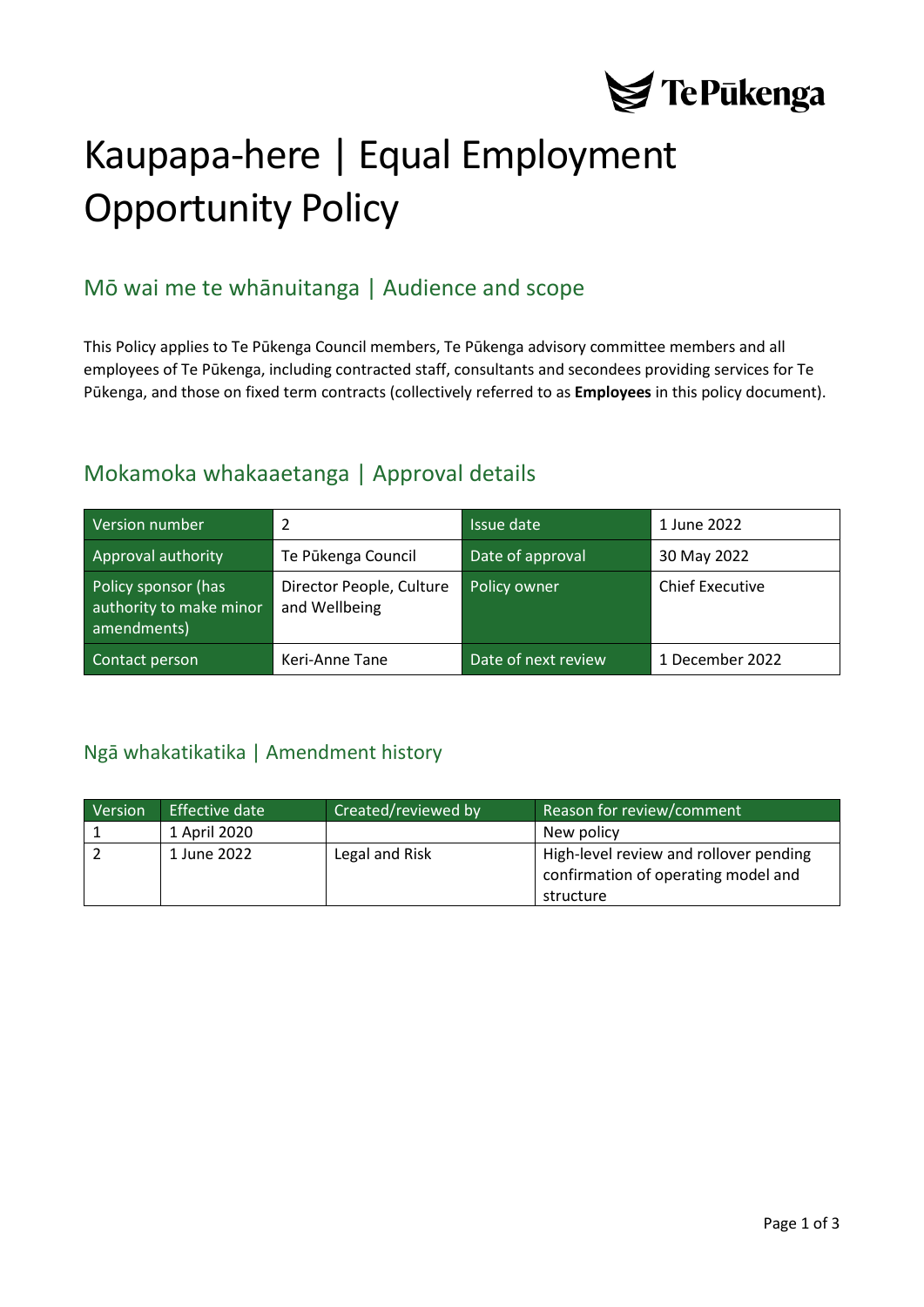

# Ngā Ihirangi | Table of Contents